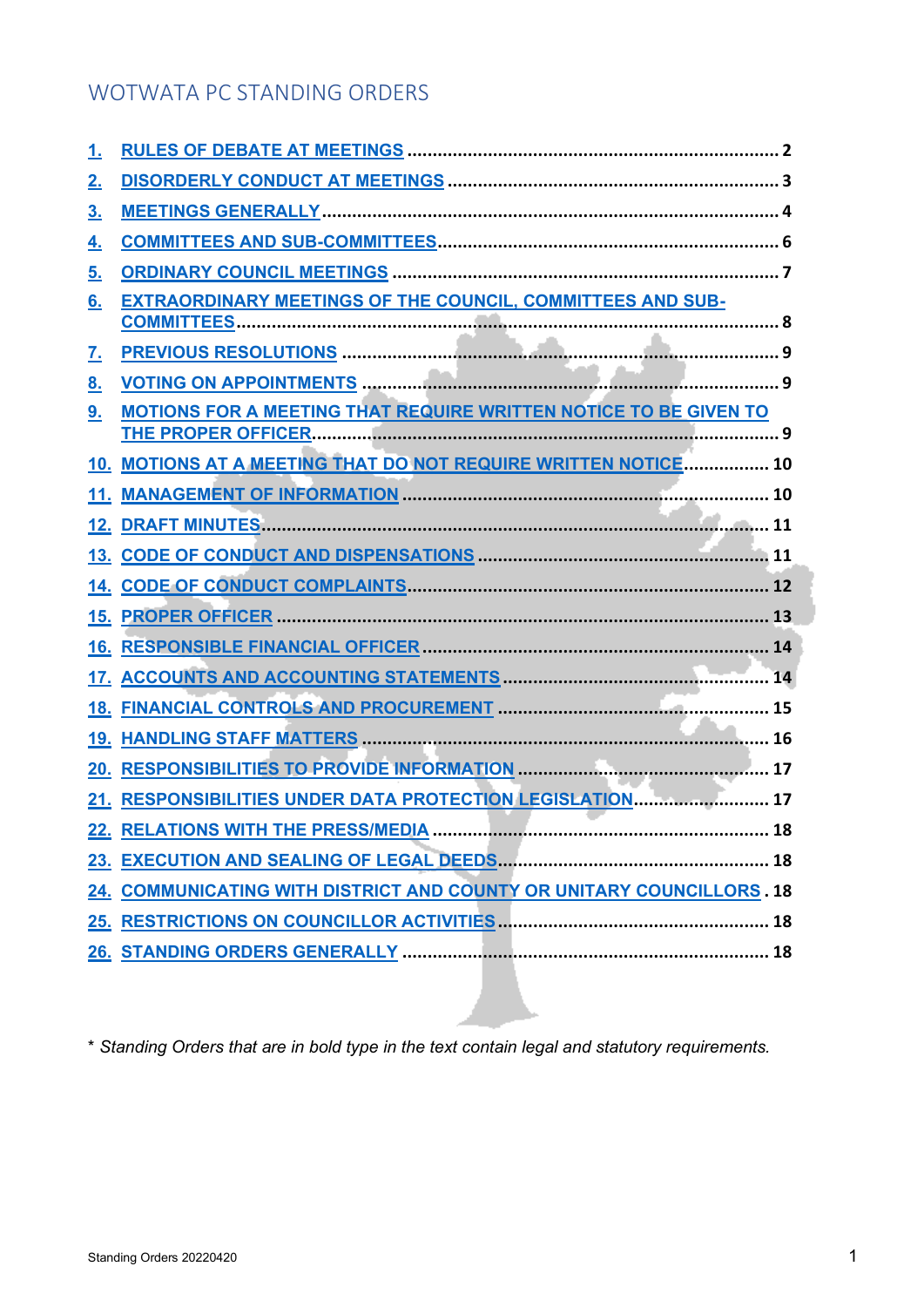#### 1. Rules of debate at meetings.

- a. Motions on the agenda shall be considered in the order that they appear unless the order is changed at the discretion of the Chairman of the meeting.
- b. A motion (including an amendment) shall not be progressed unless it has been moved and seconded.
- c. A motion on the agenda that is not moved by its proposer may be treated by the Chairman of the meeting as withdrawn.
- d. If a motion (including an amendment) has been seconded, it may be withdrawn by the proposer only with the consent of the seconder and the meeting.
- e. An amendment is a proposal to remove or add words to a motion. It shall not negate the motion.
- f. If an amendment to the original motion is carried, the original motion becomes the substantive motion upon which further amendment(s) may be moved.
- g. An amendment shall not be considered unless early verbal notice of it is given at the meeting and, if requested by the Chairman of the meeting, is expressed in writing to the Chairman.
- h. A Councillor may move an amendment to his own motion if agreed by the meeting. If a motion has already been seconded, the amendment shall be with the consent of the seconder and the meeting.
- i. If there is more than one amendment to an original or substantive motion, the amendments shall be moved in the order directed by the Chairman.
- j. Subject to standing order 1(k) below, only one amendment shall be moved and debated at a time, the order of which shall be directed by the Chairman of the meeting.
- k. One or more amendments may be discussed together if the Chairman of the meeting considers this expedient, but each amendment shall be voted upon separately.
- l. A Councillor may not move more than one amendment to an original or substantive motion.
- m. The mover of an amendment has no right of reply at the end of debate on it.
- n. Where a series of amendments to an original motion are carried, the mover of the original motion shall have a right of reply either at the end of debate of the first amendment or at the very end of debate on the final substantive motion immediately before it is put to the vote.
- o. Unless permitted by the Chairman of the meeting, a Councillor may speak once in the debate on a motion except:

i. to speak on an amendment moved by another Councillor;

ii. to move or speak on another amendment if the motion has been amended since he last spoke;

iii. to make a point of order;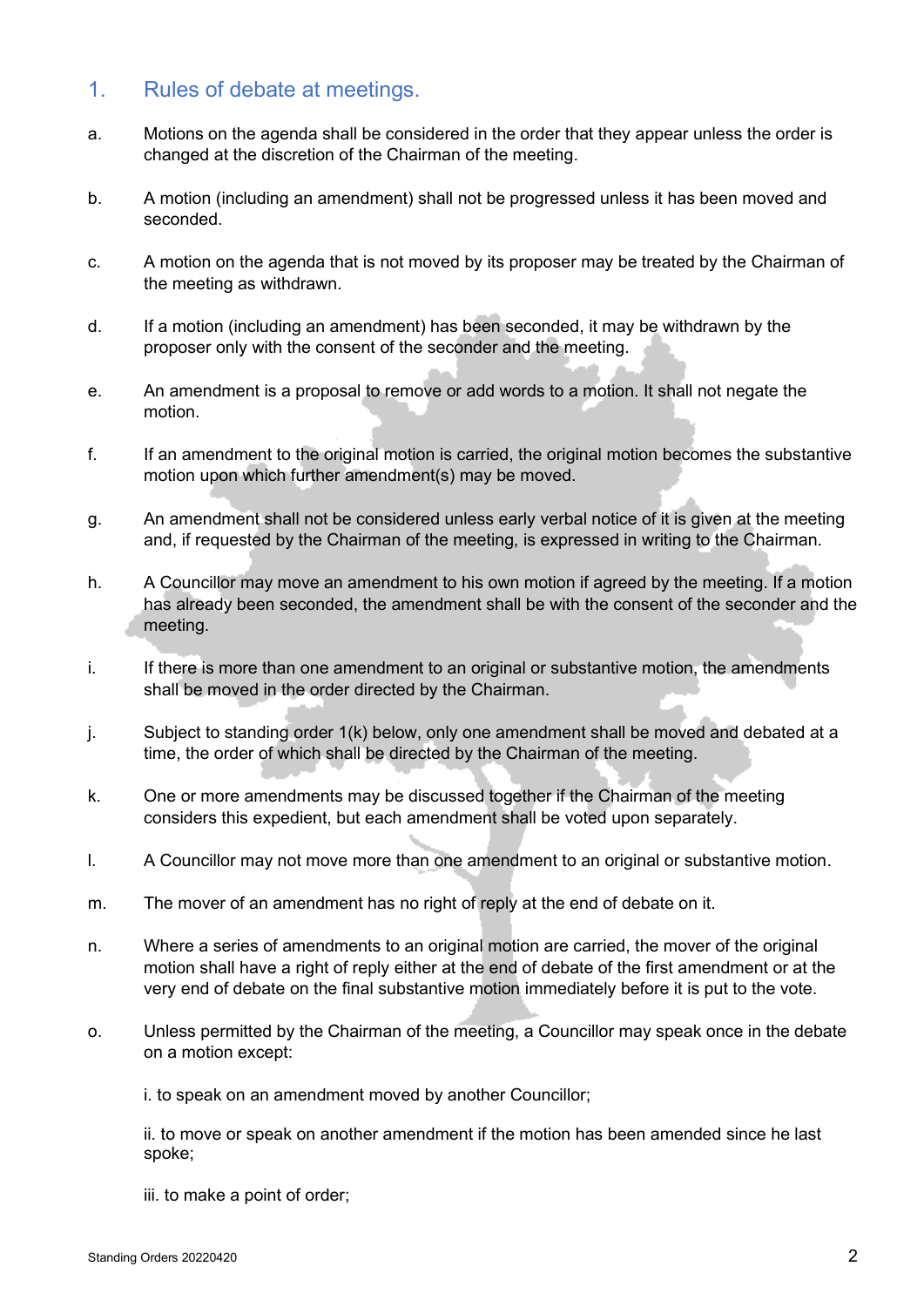iv. to give a personal explanation; or

v. in exercise of a right of reply.

- p. During the debate of a motion, a Councillor may interrupt only on a point of order or a personal explanation and the Councillor who was interrupted shall stop speaking. A Councillor raising a point of order shall identify the standing order which he considers has been breached or specify the other irregularity in the proceedings of the meeting he is concerned by.
- q. A point of order shall be decided by the Chairman of the meeting and his decision shall be final.
- r. When a motion is under debate, no other motion shall be moved except:
	- i. to amend the motion;
	- ii. to proceed to the next business;
	- iii. to adjourn the debate;
	- iv. to put the motion to a vote;
	- v. to ask a person to be no longer heard or to leave the meeting;
	- vi. to refer a motion to a committee or sub-committee for consideration;
	- vii. to exclude the public and press;
	- viii. to adjourn the meeting; or
	- ix. to suspend particular standing order(s) excepting those which reflect mandatory statutory or legal requirements.
- s. Before an original or substantive motion is put to the vote, the Chairman of the meeting shall be satisfied that the motion has been sufficiently debated and that the mover of the motion under debate has exercised or waived his right of reply.
- t. Excluding motions moved under Standing Order 1(r) above, the contributions or speeches by a Councillor shall relate only to the motion under discussion and shall not exceed 3 minutes without the consent of the Chairman of the meeting.

### 2. Disorderly conduct at meetings.

- a. No person shall obstruct the transaction of business at a meeting or behave offensively or improperly. If this standing order is ignored, the Chairman of the meeting shall request such person(s) to moderate or improve their conduct.
- b. If person(s) disregard the request of the Chairman of the meeting to moderate or improve their conduct, any Councillor or the Chairman of the meeting may move that the person be no longer heard or excluded from the meeting. The motion, if seconded, shall be put to the vote without discussion.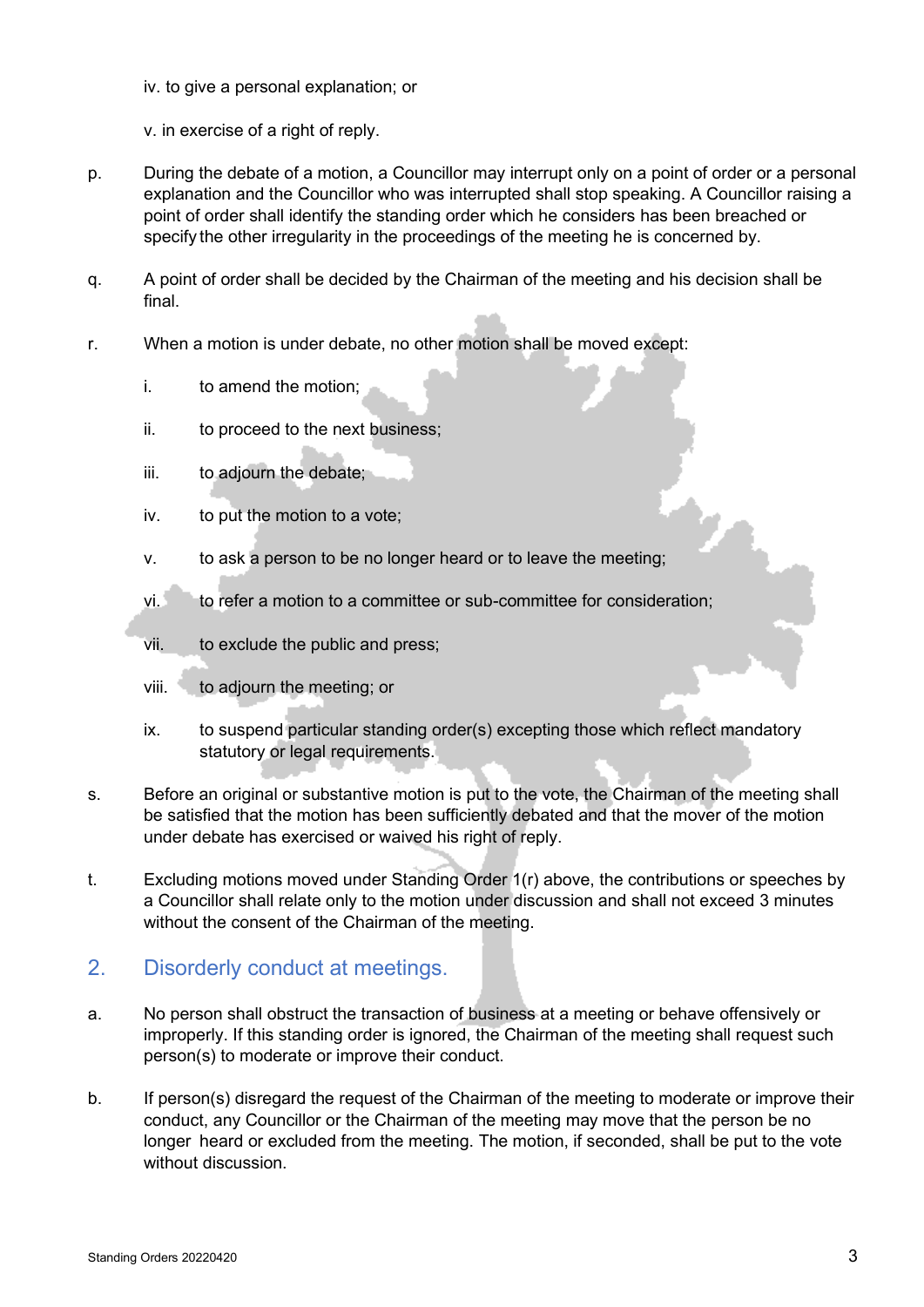- c. If a resolution made under standing order 2(b) above is ignored, the Chairman of the meeting may take further reasonable steps to restore order or to progress the meeting. This may include temporarily suspending or closing the meeting.
- 3. Meetings generally.

Full Council meetings Committee meetings Sub-committee meetings

- a **Meetings shall not take place in premises which at the time of the meeting are used for the supply of alcohol, unless no other premises are available free of charge or at a reasonable cost.**
- b **The minimum three clear days for notice of a meeting does not include the day on which notice was issued, the day of the meeting, a Sunday, a day of the Christmas break, a day of the Easter break or of a bank holiday or a day appointed for public thanksgiving or mourning.**
- c **The minimum three clear days' public notice for a meeting does not include the day on which the notice was issued or the day of the meeting unless the meeting is convened at shorter notice.**
- ● d **Meetings shall be open to the public unless their presence is prejudicial to the public interest by reason of the confidential nature of the business to be transacted or for other special reasons. The public's exclusion from part or all of a meeting shall be by a resolution which shall give reasons for the public's exclusion.**
	- e Members of the public may make representations, answer questions and give evidence at a meeting which they are entitled to attend in respect of the business on the agenda.
	- f The period of time designated for public participation at a meeting in accordance with standing order 3(e) above shall not exceed 15 minutes unless directed by the Chairman of the meeting.
	- g Subject to standing order 3(f) above, a member of the public shall not speak for more than 5 minutes.
	- h In accordance with standing order 3(e) above, a question shall not require a response at the meeting nor start a debate on the question. The Chairman of the meeting may direct that a written or oral response be given.
	- i The Chairman of the meeting may at any time permit a person to be seated when speaking.
	- j A person who speaks at a meeting shall direct his/her comments to the Chairman of the meeting.
	- k Only one person is permitted to speak at a time. If more than one person wants to speak, the Chairman of the meeting shall direct the order of speaking.
- l **Subject to standing order 3(m), a person who attends a meeting is permitted to report** on the meeting whilst the meeting is open to the public. To "report" means to film, **photograph, make an audio recording of meeting proceedings, use any other means for enabling persons not present to see or hear the meeting as it takes place or later or to report or to provide oral or written commentary about the meeting so that the report or commentary is available as the meeting takes place or later to persons not present.**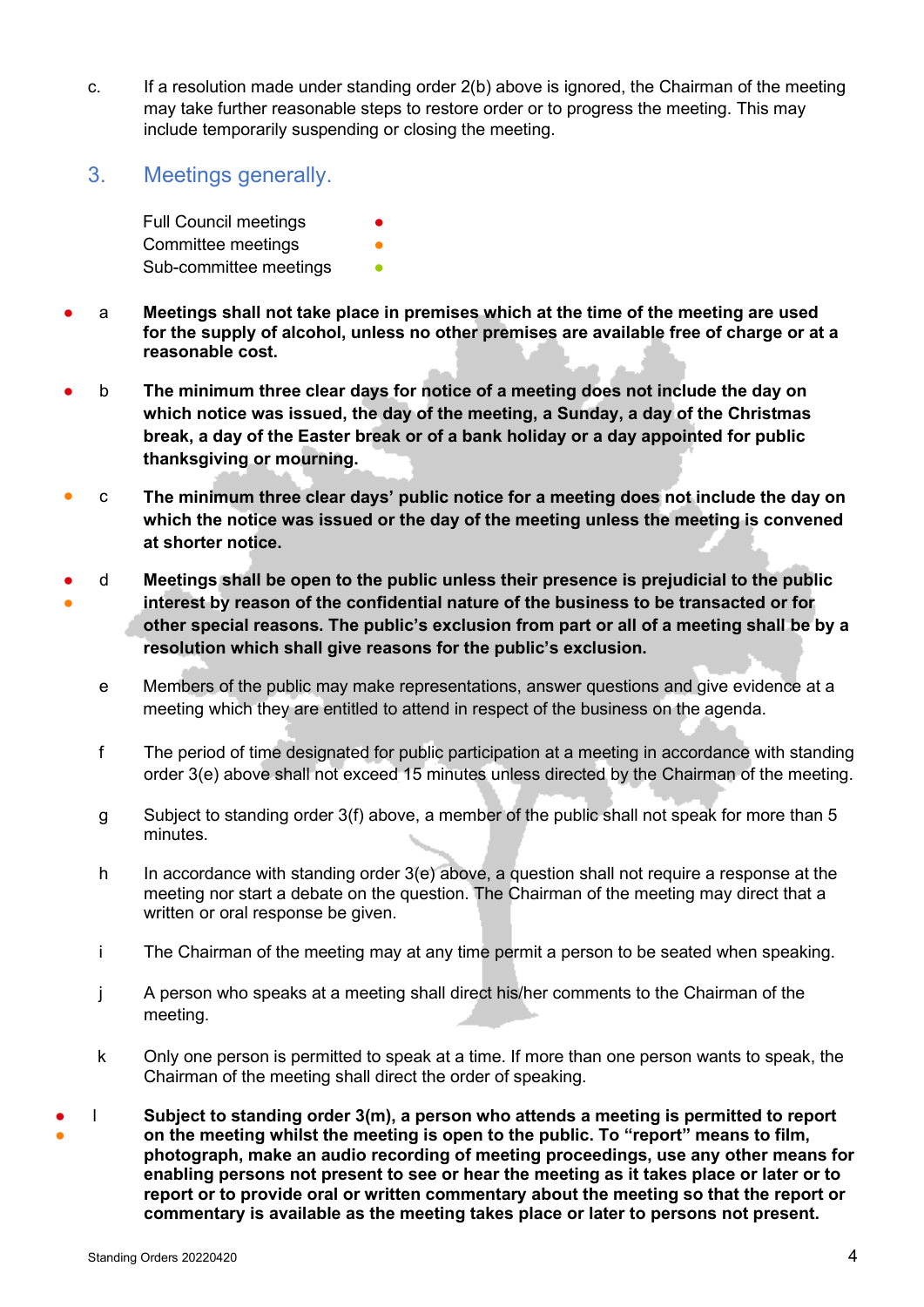- ● m **A person present at a meeting may not provide an oral report or oral commentary about a meeting as it takes place without permission.**
- ● n **The press shall be provided with reasonable facilities for the taking of their report of all or part of a meeting at which they are entitled to be present.**
- **Subject to standing orders which indicate otherwise, anything authorised or required to be done by, to or before the Chairman of the Council may in his absence be done by, to or before the Vice-Chairman of the Council (if there is one).**
- p **The Chairman of the Council, if present, shall preside at a meeting. If the Chairman is absent from a meeting, the Vice-Chairman of the Council (if there is one) if present, shall preside. If both the Chairman and the Vice-Chairman are absent from a meeting, a Councillor as chosen by the Councillors present at the meeting shall preside at the meeting.**
- ● q **Subject to a meeting being quorate, all questions at a meeting shall be decided by a majority of the Councillors and non-Councillors with voting rights present and voting.**
- ● ● r **The Chairman of a meeting may give an original vote on any matter put to the vote, and in the case of an equality of votes may exercise his casting vote whether or not he gave an original vote.**

*See standing orders 5(h) and (i) for the different rules that apply in the election of the Chairman of the Council at the annual meeting of the Council.*

- s **Unless standing orders provide otherwise, voting on a question shall be by a show of hands. At the request of a Councillor, the voting on any question shall be recorded so as to show whether each Councillor present and voting gave his vote for or against that question.** Such a request shall be made before moving on to the next item of business on the agenda.
	- t The minutes of a meeting shall include an accurate record of the following:
		- i. the time and place of the meeting;
		- ii. the names of Councillors who are present and the name of Councillors who are absent;
		- iii. interests that have been declared by Councillors and non-Councillors with voting rights;
		- iv. the grant of dispensations (if any) to Councillors and non-Councillors with voting rights
		- v. whether a Councillor or non-Councillor with voting rights left the meeting when matters that they held interests in were being considered;
		- vi. if there was a public participation session; and
		- vii. the resolutions made.

● ● ● u **A Councillor (or a non-Councillor) with voting rights who has a disclosable pecuniary interest or another interest as set out in the Council's code of conduct in a matter being considered at a meeting is subject to statutory limitations or restrictions under the code on his right to participate and vote on that matter.** 

● v **No business may be transacted at a meeting unless at least one-third of the whole number of members of the Council are present and in no case shall the quorum of a meeting be less than three.**

●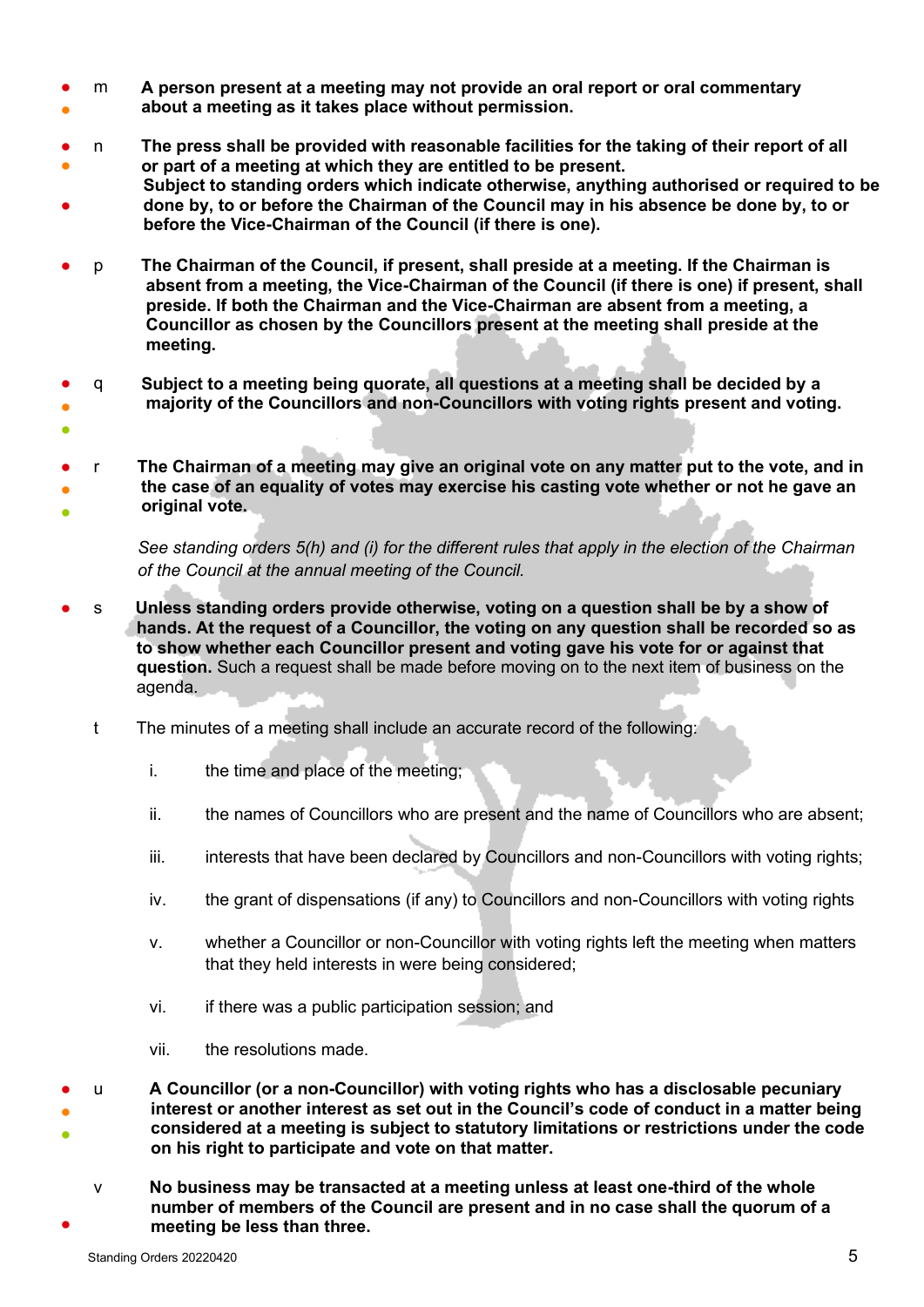*See standing order 4d(viii) below for the quorum of a committee or sub-committee meeting.* 

- w **If a meeting is or becomes inquorate no business shall be transacted** and the meeting shall be closed. The business on the agenda for the meeting shall be adjourned to another meeting.
- x A meeting shall not exceed a period of 3 hours.
	- 4. Committees and sub-committees.

● ●

- a. **Unless the Council determines otherwise, a committee may appoint a sub-committee whose terms of reference and members shall be determined by the committee.**
- b. **The members of a committee may include non-Councillors unless it is a committee which regulates and controls the finances of the Council.**
- c. **Unless the Council determines otherwise, all the members of an advisory committee and a sub-committee of the advisory committee may be non-Councillors.**
- d. The Council may appoint standing committees or other committees as may be necessary and:
	- i. shall determine their terms of reference;
	- ii. shall determine the number and time of the ordinary meetings of a standing committee up until the date of the next annual meeting of full Council;
	- iii. shall permit a committee, other than in respect of the ordinary meetings of a committee, to determine the number and time of its meetings;
	- iv. shall, subject to standing orders 4(b) and (c) above, appoint and determine the terms of office of members of such a committee;
	- v. may, subject to standing orders 4(b) and (c) above, appoint and determine the terms of office of the substitute members to a committee whose role is to replace the ordinary members at a meeting of a committee if the ordinary members of the committee confirm to the Proper Officer 3 days before the meeting that they are unable to attend;
	- vi. shall, after it has appointed the members of a standing committee, appoint the Chairman of the standing committee;
	- vii. shall permit a committee other than a standing committee, to appoint its own Chairman at the first meeting of the committee;
	- viii. shall determine the place, notice requirements and quorum for a meeting of a committee and a sub-committee which, in both cases, shall be no less than three;
	- ix. shall determine if the public may participate at a meeting of a committee;
	- x. shall determine if the public and press are permitted to attend the meetings of a subcommittee and also the advance public notice requirements, if any, required for the meetings of a subcommittee;
	- xi. shall determine if the public may participate at a meeting of a sub-committee that they are permitted to attend; and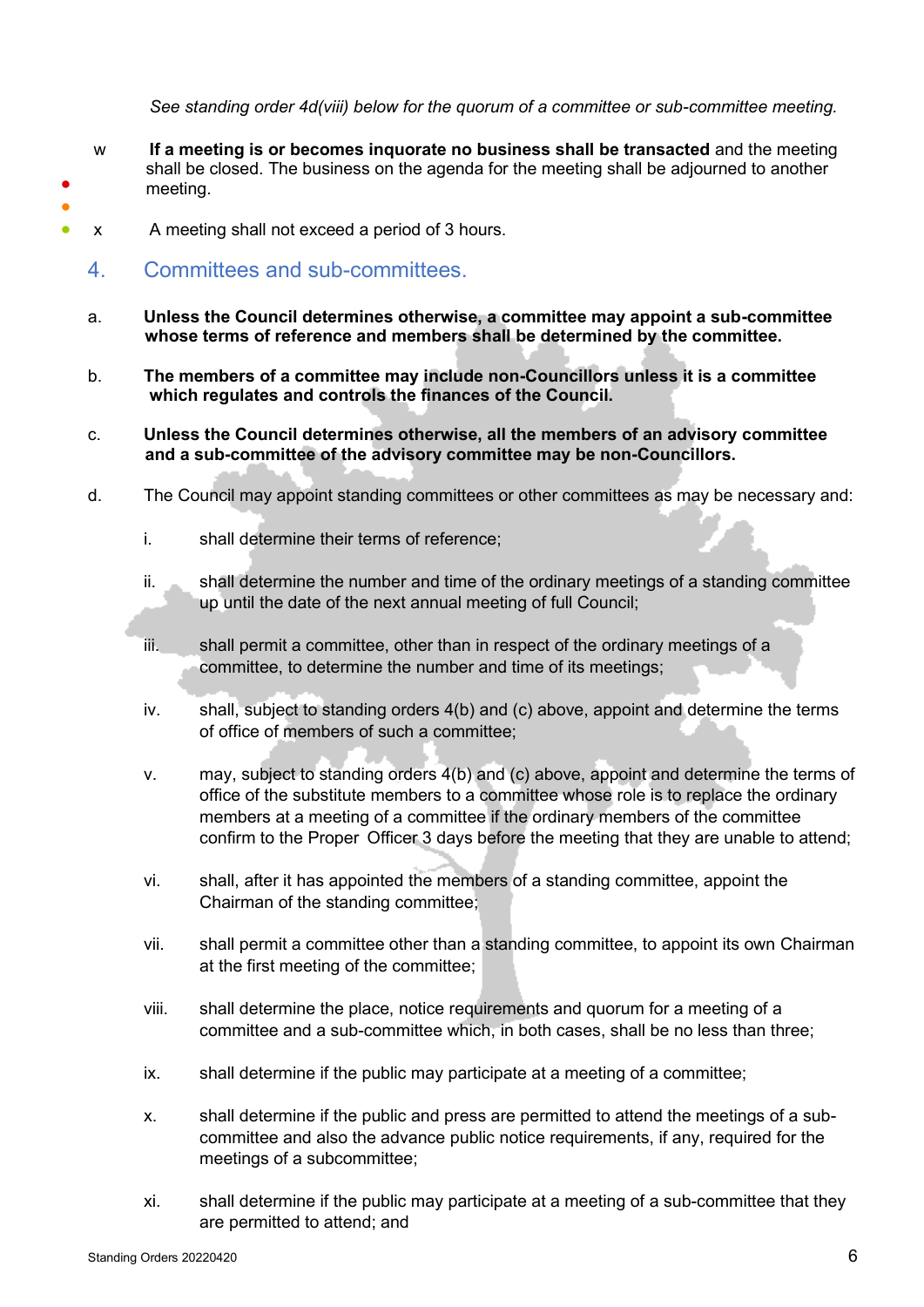xii. may dissolve a committee or a sub-committee.

# 5. Ordinary Council Meetings.

- a. **In an election year, the annual meeting of the Council shall be held on or within 14 days following the day on which the new Councillors elected take office.**
- b. **In a year which is not an election year, the annual meeting of a Council shall be held on such day in May as the Council decides.**
- c. **If no other time is fixed, the annual meeting of the Council shall take place at 6pm.**
- d. **In addition to the annual meeting of the Council, at least three other ordinary meetings shall be held in each year on such dates and times as the Council decides.**
- e. **The first business conducted at the annual meeting of the Council shall be the election of the Chairman and Vice-Chairman (if there is one) of the Council.**
- f. **The Chairman of the Council, unless he/she has resigned or becomes disqualified, shall continue in office and preside at the annual meeting until his/her successor is elected at the next annual meeting of the Council**.
- g. **The Vice-Chairman of the Council, if there is one, unless he/she resigns or becomes disqualified, shall hold office until immediately after the election of the Chairman of the Council at the next annual meeting of the Council.**
- h. **In an election year, if the current Chairman of the Council has not been re-elected as a member of the Council, he/she shall preside at the meeting until a successor Chairman of the Council has been elected. The current Chairman of the Council shall not have an original vote in respect of the election of the new Chairman of the Council, but must give a casting vote in the case of an equality of votes.**
- i. **In an election year, if the current Chairman of the Council has been re-elected as a member of the Council, he/she shall preside at the annual meeting until a new Chairman of the Council has been elected. He/she may exercise an original vote in respect of the election of the new Chairman of the Council and must give a casting vote in the case of an equality of votes.**
- j. Following the election of the Chairman of the Council and Vice-Chairman (if there is one) of the Council at the annual meeting of the Council, the business shall include:
	- i. **In an election year, delivery by the Chairman of the Council and Councillors of their acceptance of office forms unless the Council resolves for this to be done at a later date. In a year which is not an election year, delivery by the Chairman of the Council of his/her acceptance of office form unless the Council resolves for this to be done at a later date;**
	- ii. Confirmation of the accuracy of the minutes of the last meeting of the Council;
	- iii. Receipt of the minutes of the last meeting of a committee;
	- iv. Consideration of the recommendations made by a committee;
	- v. Review of delegation arrangements to committees, subcommittees, staff and other local authorities;
	- vi. Review of the terms of reference for committees;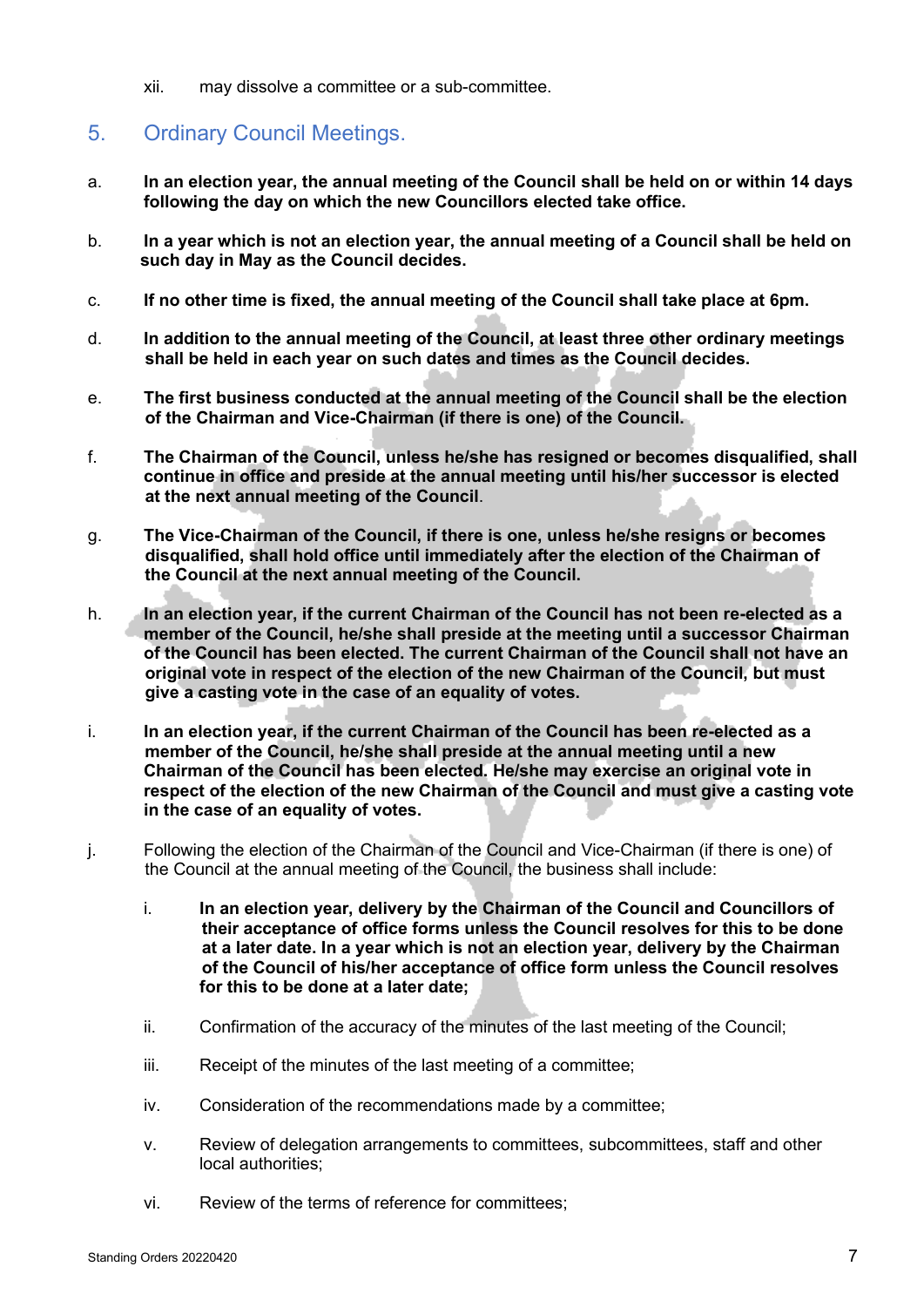- vii. Appointment of members to existing committees;
- viii. Appointment of any new committees in accordance with standing order 4;
- ix. Review and adoption of appropriate standing orders and financial regulations;
- x. Review of arrangements (including any legal agreements) with other local authorities, not-for-profit bodies and businesses;
- xi. Review of representation on or work with external bodies and arrangements for reporting back;
- xii In an election year, to make arrangements with a view to the Council becoming eligible to exercise the general power of competence in the future;
- xiii. Review of inventory of land and assets including buildings and office equipment;
- xiv. Confirmation of arrangements for insurance cover in respect of all insurable risks;
- xv. Review of the Council's and/or staff subscriptions to other bodies;
- xvi. Review of the Council's complaints procedure;
- xvii. Review of the Council's policies, procedures and practices in respect of its obligations under freedom of information and data protection legislation *(see also standing orders 11, 20 and 21)*;
- xviii. Review of the Council's policy for dealing with the press/media;
- xix. Review of the Council's employment policies and procedures;
- xx. Review of the Council's expenditure incurred under s.137 of the Local Government Act 1972 or the general power of competence;
- xxi. Determining the time and place of ordinary meetings of the Council up to and including the next annual meeting of full Council.

### 6. Extraordinary meetings of the Council and committees and subcommittees.

- a. **The Chairman of the Council may convene an extraordinary meeting of the Council at any time.**
- b. **If the Chairman of the Council does not call an extraordinary meeting of the Council within seven days of having been requested in writing to do so by two Councillors, any two Councillors may convene an extraordinary meeting of the Council.**

 **The public notice giving the time, place and agenda for such a meeting must be signed by two Councillors.** 

- c. The Chairman of a committee [or a sub-committee] may convene an extraordinary meeting of the committee [or the sub-committee] at any time.
- d. If the Chairman of a committee [or a sub-committee] does not call an extraordinary meeting within 7 days of having been requested by to do so by 2 members of the committee or the sub-committee, any 2 members of the committee or the sub-committee may convene an extraordinary meeting of the committee or the sub-committee.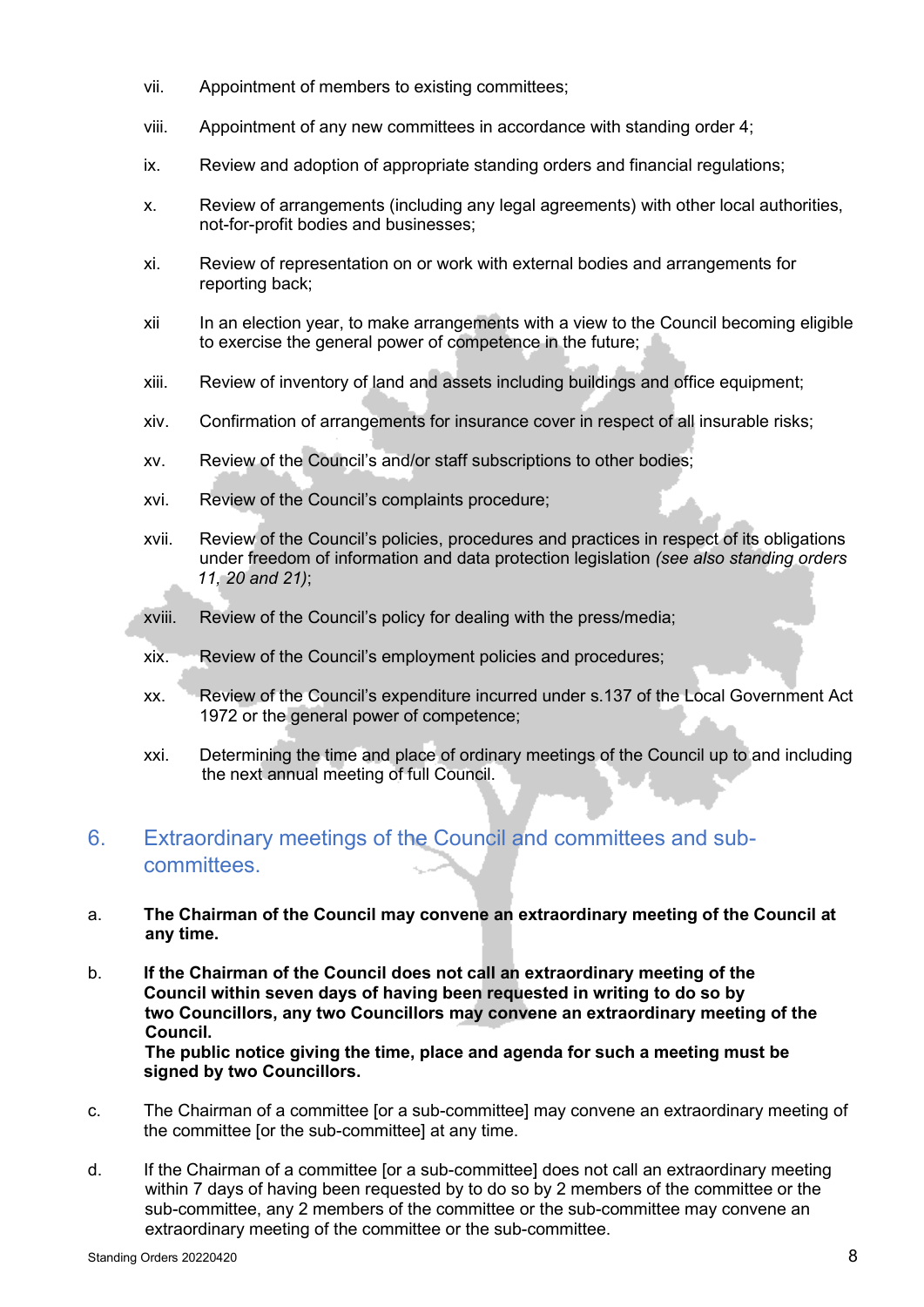### 7. Previous Resolutions.

- a. A resolution shall not be reversed within six months except either by a special motion, which requires written notice by at least 2 Councillors to be given to the Proper Officer in accordance with standing order 9, or by a motion moved in pursuance of the recommendation of a committee or a sub-committee.
- b. When a motion moved pursuant to standing order 7(a) has been disposed of, no similar motion may be moved within a further six months.

#### 8. Voting on appointments.

- a. Where more than two persons have been nominated for a position to be filled by the Council and none of those persons has received an absolute majority of votes in their favour, the name of the person having the least number of votes shall be struck off the list and a fresh vote taken. This process shall continue until a majority of votes is given in favour of one person. A tie in votes may be settled by the casting vote exercisable by the Chairman of the meeting.
- 9. Motions for a meeting that require written notice to be given to the Proper Officer.
- a. A motion shall relate to the responsibilities of the meeting which it is tabled for and in any event shall relate to the performance of the Council's statutory functions, powers and obligations or an issue which specifically affects the Council's area or its residents.
- b. No motion may be moved at a meeting unless it is on the agenda and the mover has given written or email notice of any such proposed motion to the Chairman, Councillors and Proper Officer at least 7 clear days before the meeting. Clear days do not include the day of the notice or the day of the meeting.
- c. The Chairman and Proper Officer in consultation, may review the proposed motions for the next meeting's agenda and may, before including a motion on the agenda received in accordance with standing order 9(b), correct obvious grammatical or typographical errors in the wording of the motion.
- d. If the Chairman or Proper Officer considers the wording of a motion received in accordance with standing order 9(b) is not clear in meaning, the motion shall be rejected until the mover of the motion resubmits it in writing to the Proper Officer so that it can be understood at least 3 clear days before the meeting.
- e. If the wording or subject of a proposed motion is considered improper, the Proper Officer shall consult with the Chairman of the forthcoming meeting or, as the case may be, the Councillors who have convened the meeting, to consider whether the motion shall be included in the agenda or rejected.
- f. The decision of the Proper Officer, in consultation with the Chairman, as to whether or not to include the motion on the agenda shall be final.
- g. Motions received shall be recorded and numbered in the order that they are received.
- h. Motions rejected shall be recorded with an explanation by the Proper Officer of the reason for rejection.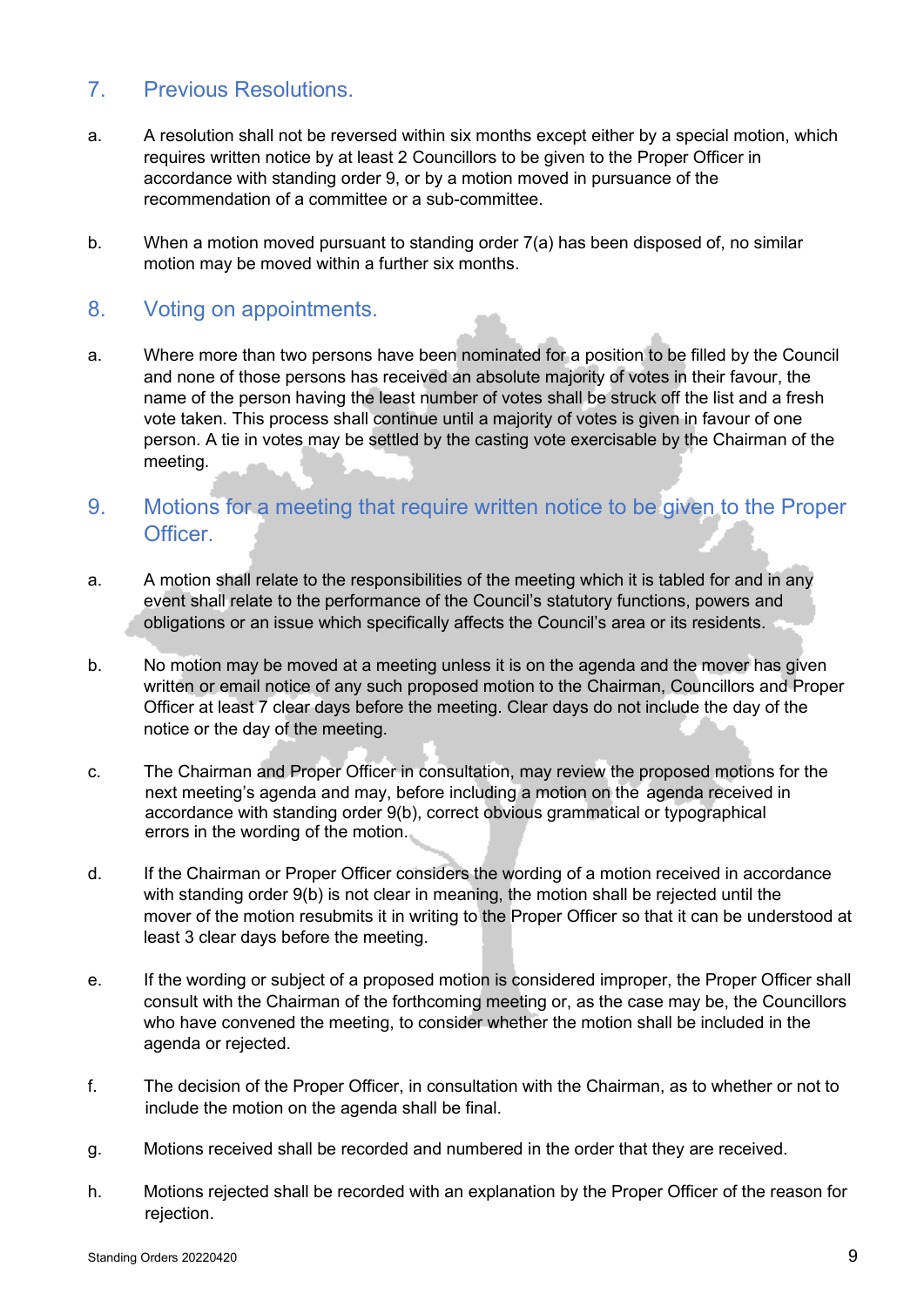### 10. Motions at a meeting that do not require written notice.

- a. The following motions may be moved at a meeting without written notice to the Proper Officer;
	- i. to correct an inaccuracy in the unadopted minutes of a meeting;
	- ii. to move to a vote;
	- iii. to defer consideration of a motion;
	- iv. to refer a motion to a particular committee or sub-committee;
	- v. to appoint a person to preside at a meeting;
	- vi. to change the order of business on the agenda;
	- vii. to proceed to the next business on the agenda;
	- viii. to require a written report;
	- ix. to appoint a committee or sub-committee and their members;
	- x. to extend the time limits for speaking;
	- xi. to exclude the press and public from a meeting in respect of confidential or sensitive information which is prejudicial to the public interest;
	- xii. to not hear further from a Councillor or a member of the public;
	- xiii. to exclude a Councillor or member of the public for disorderly conduct;
	- xiv. to temporarily suspend the meeting;
	- xv. to suspend a particular standing order (unless it reflects mandatory statutory requirements or legal requirements);
	- xvi. to adjourn the meeting; or
	- xvii. to close the meeting

#### 11. Management of information.

See also standing order 20.

- a **The Council shall have in place and keep under review, technical and organisational measures to keep secure information (including personal data) which it holds in paper and electronic form. Such arrangements shall include deciding who has access to personal data and encryption of personal data.**
- b **The Council shall have in place, and keep under review, policies for the retention and safe destruction of all information (including personal data) which it holds in paper and electronic form. The Council's retention policy shall confirm the period for which**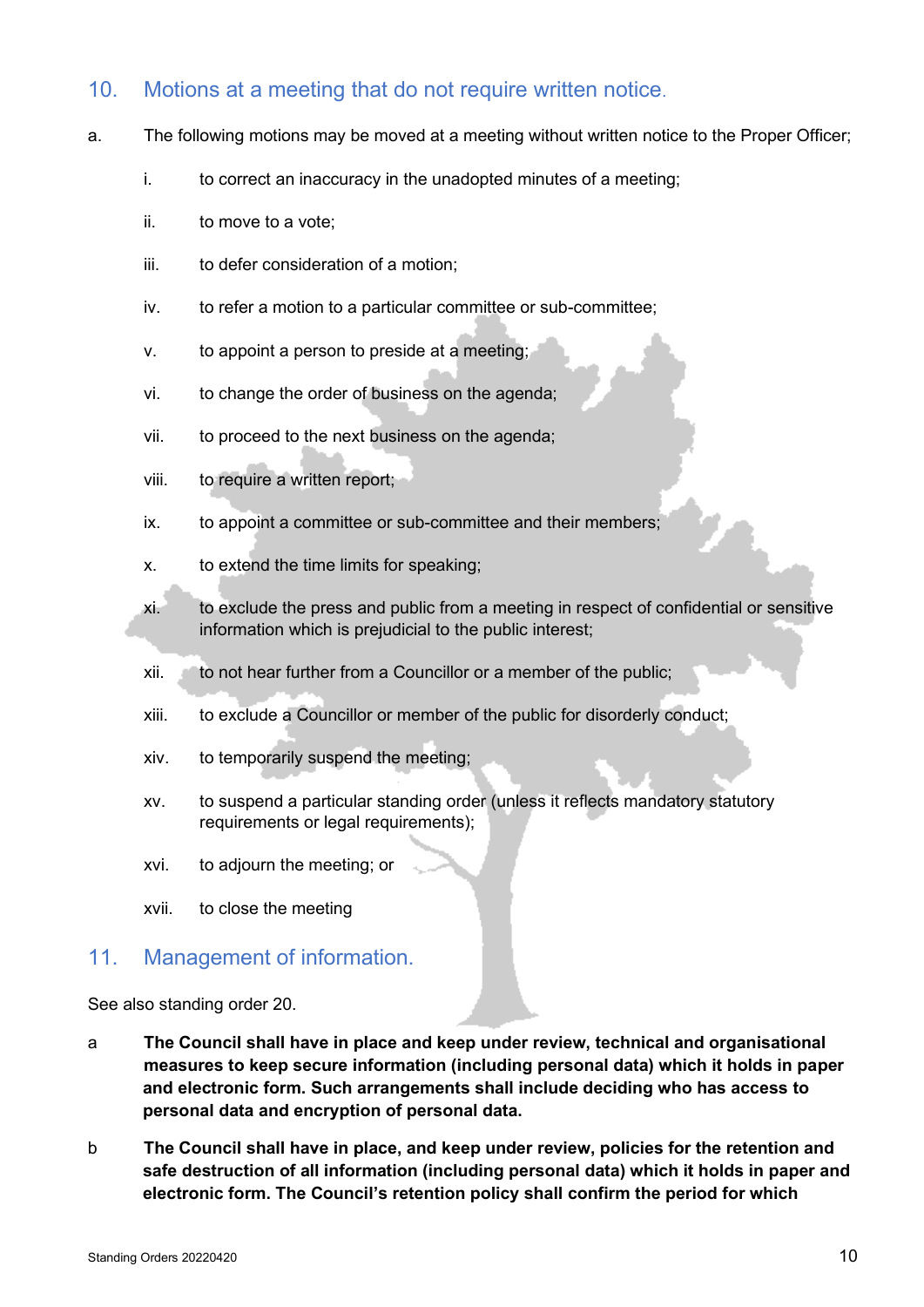**information (including personal data) shall be retained or if this is not possible the criteria used to determine that period (e.g. the Limitation Act 1980).** 

- c. **The agenda, papers that support the agenda and the minutes of a meeting shall not disclose or otherwise undermine confidential information or personal data without legal justification.**
- d. **Councillors, staff and the Council's contractors and agents shall not disclose confidential information or personal data without legal justification.**
- 12. Draft minutes.

Full Council meetings Committee meetings Sub-committee meetings

- a. If the draft minutes of a preceding meeting have been served on Councillors with the agenda to attend the meeting at which they are due to be approved for accuracy, they shall be taken as read.
- b. There shall be no discussion about the draft minutes of a preceding meeting except in relation to their accuracy. A motion to correct an inaccuracy in the draft minutes shall be moved in accordance with standing order 10(a)(i) above.
- c. The accuracy of draft minutes, including any amendment(s) made to them, shall be confirmed by resolution and shall be signed by the Chairman of the meeting and stand as an accurate record of the meeting to which the minutes relate.
- d. If the Chairman of the meeting does not consider the minutes to be an accurate record of the meeting to which they relate, he shall sign the minutes and include a paragraph in the following terms or to the same effect:

"The Chairman of this meeting does not believe that the minutes of the meeting of the ( ) held on [date] in respect of ( ) were a correct record but his view was not upheld by the meeting and the minutes are confirmed as an accurate record of the proceedings

- e. **If the Council's gross annual income or expenditure (whichever is higher) does not**
- ● **exceed £25,000, it shall publish draft minutes on a website which is publicly accessible**
- **and free of charge not later than one month after the meeting has taken place.**
	- f. Subject to the publication of draft minutes in accordance with standing order 12(e) and standing order 20(a) and following a resolution which confirms the accuracy of the minutes of a meeting, the draft minutes or recordings of the meeting for which approved minutes exist shall be destroyed.

# 13. Code of conduct and dispensations.

See also standing order 3(u).

a All Councillors and non-Councillors with voting rights shall observe the code of conduct adopted by the Council.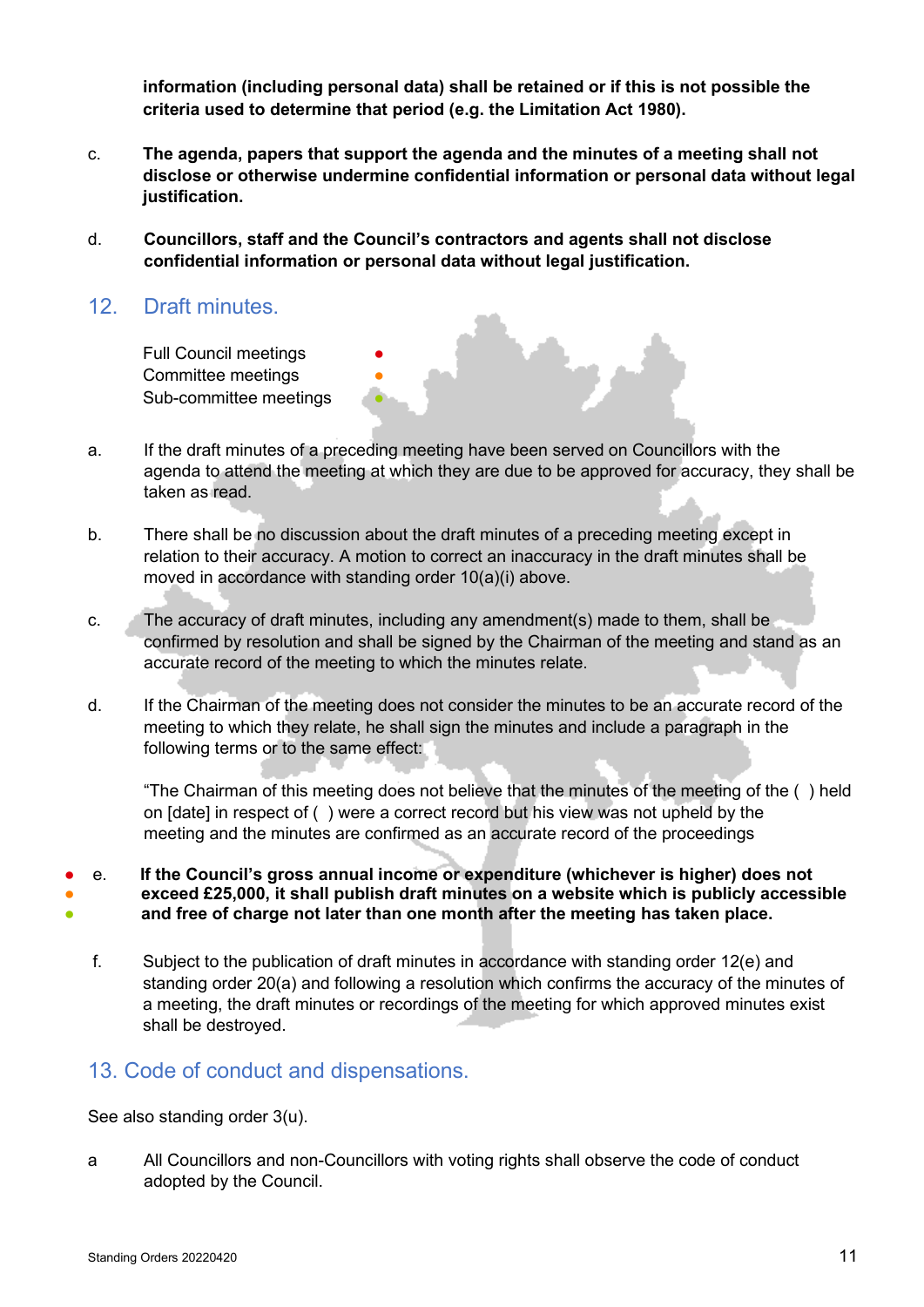- b Unless he has been granted a dispensation, a Councillor or non-Councillor with voting rights shall withdraw from a meeting when it is considering a matter in which he has a disclosable pecuniary interest. He may return to the meeting after it has considered the matter in which he had the interest.
- c Unless he has been granted a dispensation, a Councillor or non-Councillor with voting rights shall withdraw from a meeting when it is considering a matter in which he has another interest if so required by the Council's code of conduct. He may return to the meeting after it has considered the matter in which he had the interest.
- d **Dispensation requests shall be in writing and submitted to the Proper Officer** as soon as possible before the meeting, or failing that, at the start of the meeting for which the dispensation is required.
- e A decision as to whether to grant a dispensation shall be made by Council after seeking advice from the Proper Officer who will ultimately decide on such matters for the compliance of the Council or committee or sub-committee for which the dispensation is required and that decision is final.
- f. A dispensation request shall confirm:
	- i. the description and the nature of the disclosable pecuniary interest or other interest to which the request for the dispensation relates;
	- ii. whether the dispensation is required to participate at a meeting in a discussion only or a discussion and a vote;
	- iii. the date of the meeting or the period (not exceeding four years) for which the dispensation is sought; and
	- iv. an explanation as to why the dispensation is sought.
- g Subject to standing orders 13(d) and (f), a dispensation request shall be considered by the Proper Officer before the meeting, or, if this is not possible, at the start of the meeting for which the dispensation is required.
- h **A dispensation may be granted in accordance with standing order 13(e) if having regard to all relevant circumstances any of the following apply:** 
	- **i. without the dispensation the number of persons prohibited from participating in the particular business would be so great a proportion of the meeting transacting the business as to impede the transaction of the business;**
	- **ii. granting the dispensation is in the interests of persons living in the Council's area; or**
	- **iii. it is otherwise appropriate to grant a dispensation.**
- 14. Code of conduct complaints.
- a. Upon notification by the Borough or County Council that it is dealing with a complaint that a Councillor or non-Councillor with voting rights has breached the Council's code of conduct, the Proper Officer shall, subject to standing order 11, report this to the Council.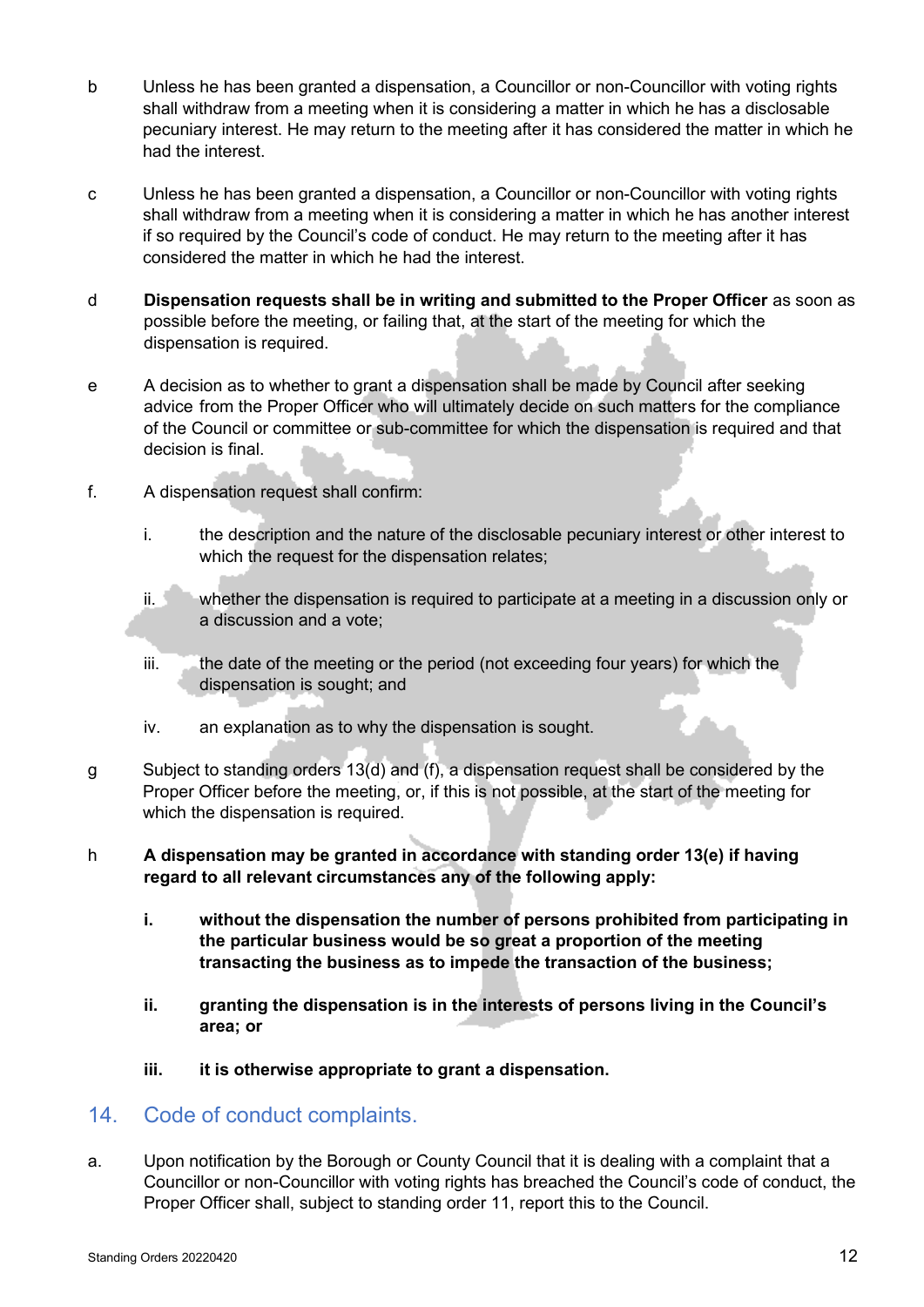- b. Where the notification in standing order 14(a) above relates to a complaint made by the Proper Officer, the Proper Officer shall notify the Chairman of Council of this fact, and the Chairman shall act in line with the Council's discipline policy and shall nominate another staff member to assume the duties of the Proper Officer in relation to the complaint until it has been determined and determine what Council agrees should be done regarding what action, if any, to take in accordance with standing order 14(d) below and the Council's Policy on such matters.
- c. The Council may:
	- i. provide information or evidence where such disclosure is necessary to investigate the complaint or is a legal requirement;
	- ii. seek information relevant to the complaint from the person or body with statutory responsibility for investigation of the matter;
- d. **Upon notification by the District or County Council that a Councillor or non-Councillor with voting rights has breached the Council's code of conduct, the Council shall consider what, if any, action to take against him/her. Such action excludes disqualification or suspension from office.**

# 15. Proper Officer.

- a. The Proper Officer shall be either (i) the clerk or (ii) other staff member(s) nominated by the Council to undertake the work of the Proper Officer when the Proper Officer is absent.
- b The Proper Officer shall:
	- i. **at least three clear days before a meeting of the Council, a committee** or a subcommittee
	- **serve on Councillors, by delivery or post at their residences or by email authenticated in such a manner as the Proper Officer thinks fit, a signed summons confirming the time, place and the agenda, (provided the Councillor has consented to service by email), and**
	- **provide, in a conspicuous place, public notice of the time, place and agenda (provided that the public notice with agenda of an extraordinary meeting of the Council convened by Councillors is signed by them)**.

*See standing order 3(b) for the meaning of clear days for a meeting of a full Council and standing order 3(c) for a meeting of a committee;*

- ii. subject to standing order 9, include on the agenda all motions in the order received unless a Councillor has given written notice at least 5 days before the meeting confirming his withdrawal of it;
- iii. **convene a meeting of full Council for the election of a new Chairman of the Council, occasioned by a casual vacancy in his/her office;**
- iv. **facilitate inspection of the minute book by local government electors;**
- v. **receive and retain copies of byelaws made by other local authorities;**
- vi. retain acceptance of office forms from Councillors;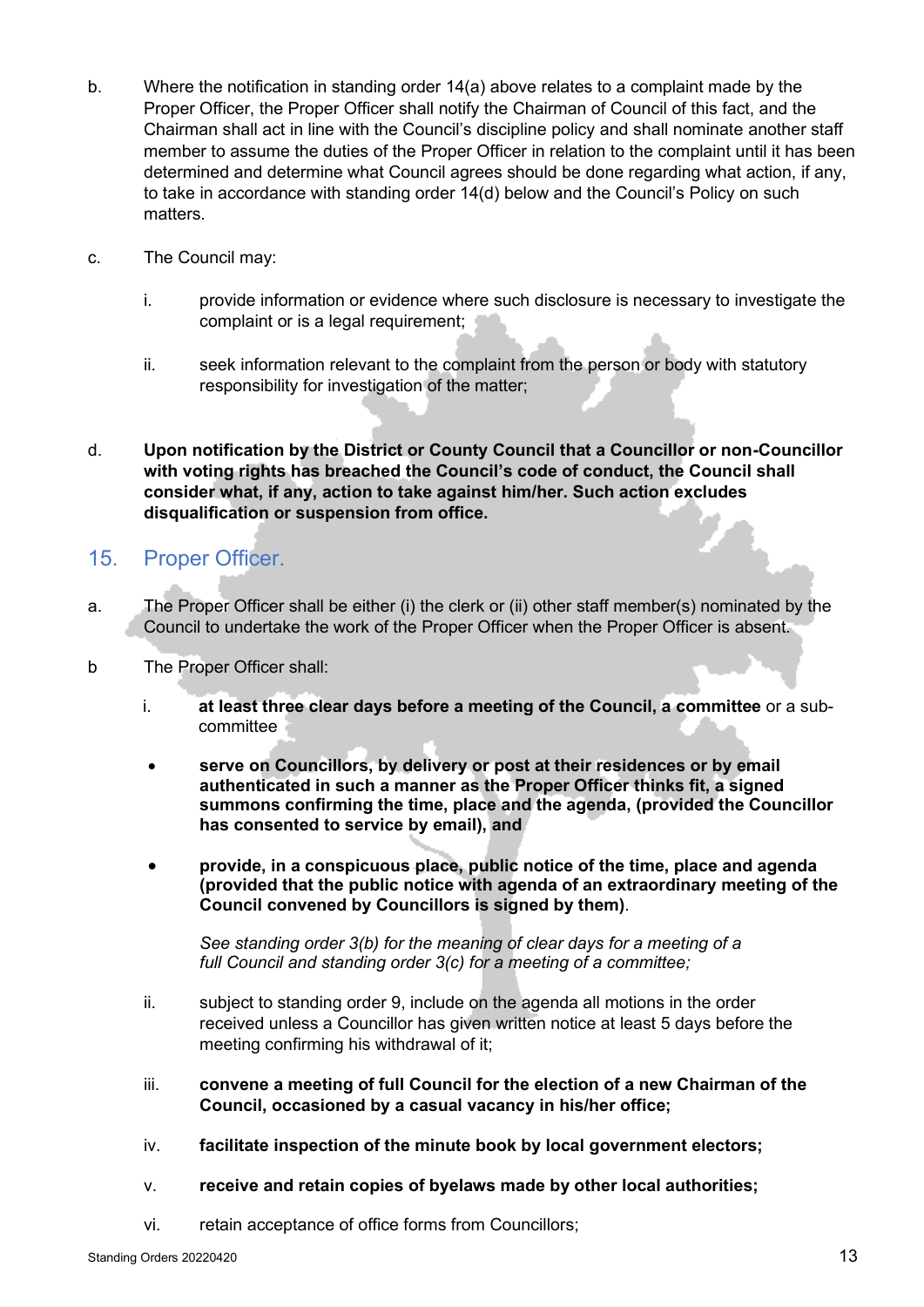- vii. retain a copy of every Councillor's register of interests;
- viii. assist with responding to requests made under the freedom of information legislation and rights exercisable under data protection legislation, in accordance with the Council's relevant policies and procedures;
- ix. liaise, as appropriate, with the Council's Data Protection Officer (if there is one);
- x. receive and send general correspondence and notices on behalf of the Council except where there is a resolution to the contrary;
- xi. assist in the organisation of, storage of, access to, security of and destruction of information held by the Council in paper and electronic form subject to the requirements of data protection and freedom of information legislation and other legitimate requirements (e.g. the Limitation Act 1980);
- xii. arrange for legal deeds to be executed; (*See also standing order 23).*
- xiii. arrange or manage the prompt authorisation, approval, and instruction regarding any payments to be made by the Council in accordance with the Council's financial regulations;
- xiv. record every planning application notified to the Council and the Council's response to the local planning authority in a book for such purpose;
- xv. refer a planning application received by the Council to the Councillor(s) whose duty is to advise Council on planning matters from the planning committee or in their absence the Chairman or their absence the Vice-Chairman of the Council within two working days of receipt to facilitate an extraordinary meeting if the nature of a planning application requires consideration before the next ordinary meeting of the Council or committee;
- xvi. manage access to information about the Council via the publication scheme; and
- xvii. retain custody of the seal of the Council (if there is one) which shall not be used without a resolution to that effect. (*See also standing order 23).*

#### 16 Responsible Financial Officer.

a. The Council shall appoint appropriate staff member(s) to undertake the work of the Responsible Financial Officer when the Responsible Financial Officer is absent.

#### 17 Accounts and accounting statements.

- a. "Proper practices" in standing orders refer to the most recent version of "Governance and Accountability for Local Councils – a Practitioners' Guide".
- b. All payments by the Council shall be authorised, approved and paid in accordance with the law, proper practices and the Council's financial regulations.
- c. The Responsible Financial Officer shall supply to each Councillor as soon as practicable after 15 June, 15 September and 15 December in each year a statement to summarise: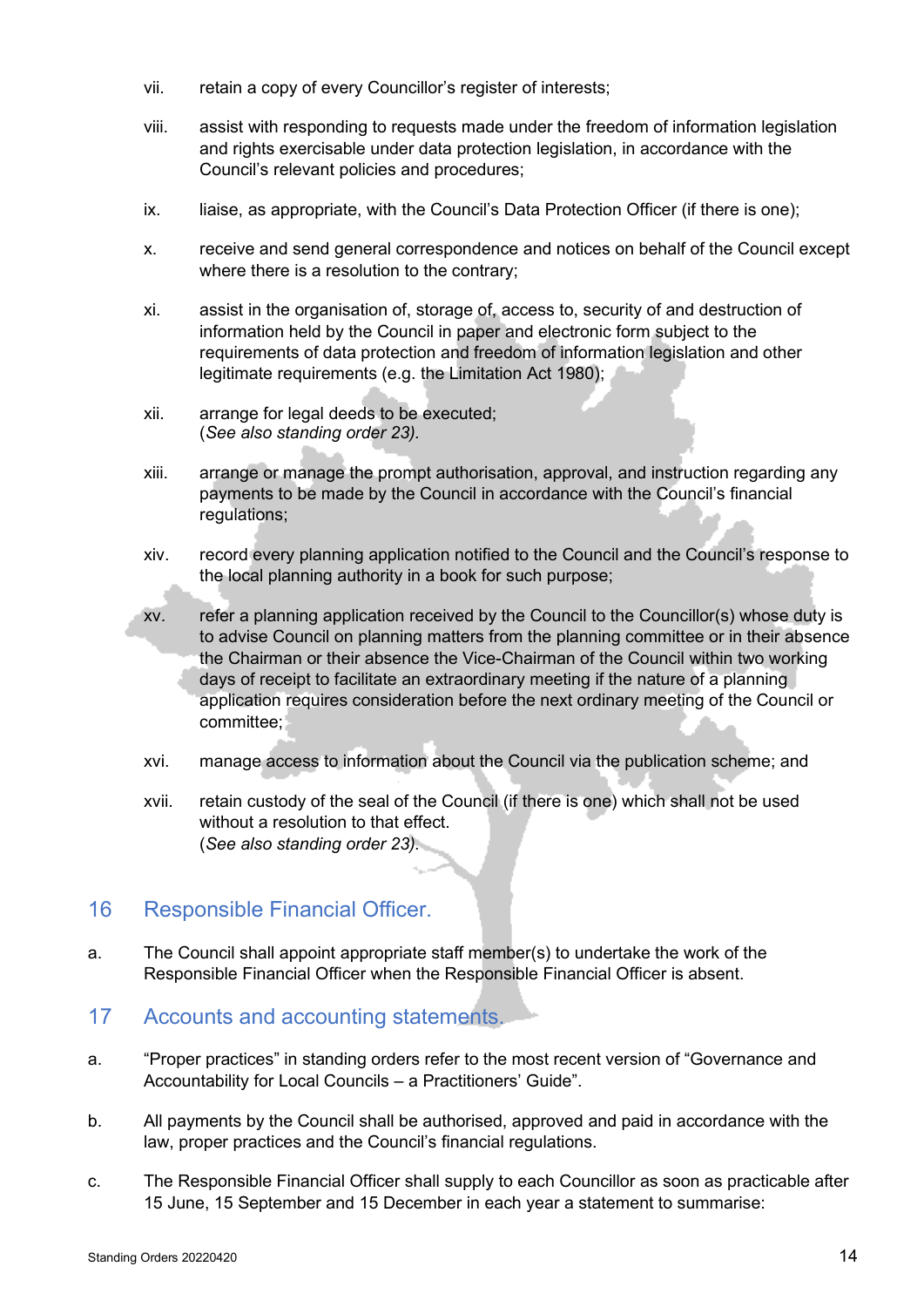- i. the Council's receipts and payments for each quarter;
- ii. the Council's aggregate receipts and payments for the year to date;
- iii. the balances held at the end of the quarter being reported and which includes a comparison with the budget for the financial year and highlights any actual or potential overspends.
- d. As soon as possible after the financial year end at 31 March, the Responsible Financial Officer shall provide:
	- i. each Councillor with a statement summarising the Council's receipts and payments for the last quarter and the year to date for information and;
	- ii. to the full Council the accounting statements for the year in the form of Section 2 of the annual governance and accountability return, as required by proper practices, for consideration and approval.
- e. The year-end accounting statements shall be prepared in accordance with proper practices and apply the form of accounts determined by the Council (receipts and payments, or income and expenditure) for the year to 31 March. A completed draft annual governance and accountability return shall be presented to each Councillor before the end of the following month of May. The annual return of the Council, which is subject to external audit, including the annual governance statement, shall be presented to Council for consideration and formal approval before 30 June.

# 18 Financial controls and procurement.

- a. The Council shall consider and approve financial regulations drawn up by the Responsible Financial Officer, which shall include detailed arrangements in respect of the following:
	- i. the keeping of accounting records and systems of internal controls;
	- ii. the assessment and management of financial risks faced by the Council;
	- iii. the work of the independent internal auditor in accordance with proper practices and the receipt of regular reports from the internal auditor, which shall be required at least annually;
	- iv. the inspection and copying by Councillors and local electors of the Council's accounts and/or orders of payments; and
	- v. whether contracts with an estimated value below £10,000 due to special circumstances are exempt from a tendering process or procurement exercise.
- b. Financial regulations shall be reviewed regularly and at least annually for fitness of purpose
- c. **A public contract regulated by the Public Contracts Regulations 2015 with an estimated value in excess of £25,000 but less than the relevant thresholds in standing order 18(f) is subject to Regulations 109-114 of the Public Contracts Regulations 2015 which include a requirement on the Council to advertise the contract opportunity on the Contracts Finder website regardless of what other means it uses to advertise the opportunity unless it proposes to use an existing list of approved suppliers (framework agreement).**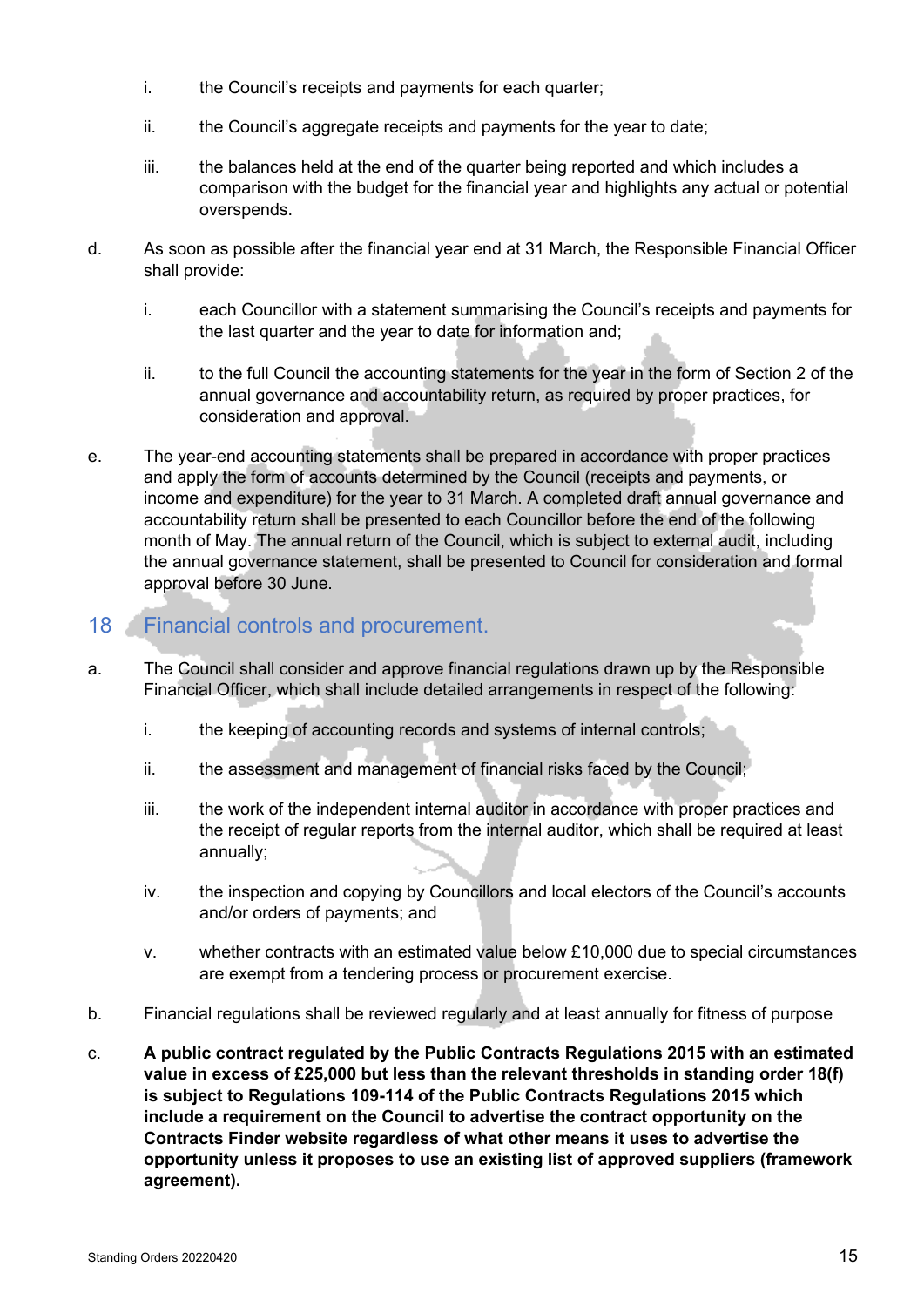- d. Subject to additional requirements in the financial regulations of the Council, the tender process for contracts for the supply of goods, materials, services or the execution of works shall include, as a minimum, the following steps:
	- i. a specification for the goods, materials, services or the execution of works shall be drawn up;
	- ii. an invitation to tender shall be drawn up to confirm (i) the Council's specification (ii) the time, date and address for the submission of tenders (iii) the date of the Council's written response to the tender and (iv) the prohibition on prospective contractors contacting Councillors or staff to encourage or support their tender outside the prescribed process;
	- iii. the invitation to tender shall be advertised in a local newspaper and in any other manner that is appropriate;
	- iv. tenders are to be submitted in writing in a sealed marked envelope addressed to the Proper Officer;
	- v. tenders shall be opened by the Proper Officer in the presence of at least one Councillor after the deadline for submission of tenders has passed;
	- vi. tenders are to be reported to and considered by the appropriate meeting of the Council or a committee or sub-committee with delegated responsibility.
- e. Neither the Council, nor a committee or a sub-committee with delegated responsibility for considering tenders, is bound to accept the lowest value tender.
- f. **A public contract regulated by the Public Contracts Regulations 2015 with an estimated value in excess of £189,330 for a public service or supply contract or in excess of £4,733,4252 for a public works contract; or £663,540 for a social and other specific services contract (or other thresholds determined by the European Commission every two years and published in the Official Journal of the European Union (OJEU)) shall comply with the relevant procurement procedures and other requirements in the Public Contracts Regulations 2015 which include advertising the contract opportunity on the Contracts Finder website and in OJEU.**
- g. **A public contract in connection with the supply of gas, heat, electricity, drinking water, transport services, or postal services to the public; or the provision of a port or airport; or the exploration for or extraction of gas, oil or solid fuel with an estimated value in excess of £378,660 for a supply, services or design contract; or £663,540 for a social and other specific services contract (or other thresholds determined by the European Commission every two years and published in the OJEU) shall comply with the relevant procurement procedures and other requirement in the Utilities Contracts Regulations 2016.**

#### 19 Handling staff matters.

- a. A matter personal to a member of staff that is being considered by a meeting of Council is subject to standing order 11.
- b. The Chairman of the Council, or in his/her absence the Vice- Chairman shall upon resolution conduct a review of the performance and annual appraisal of the work of the Proper Officer. The reviews and appraisals shall be reported in writing and are subject to approval by resolution of the Council if deemed necessary.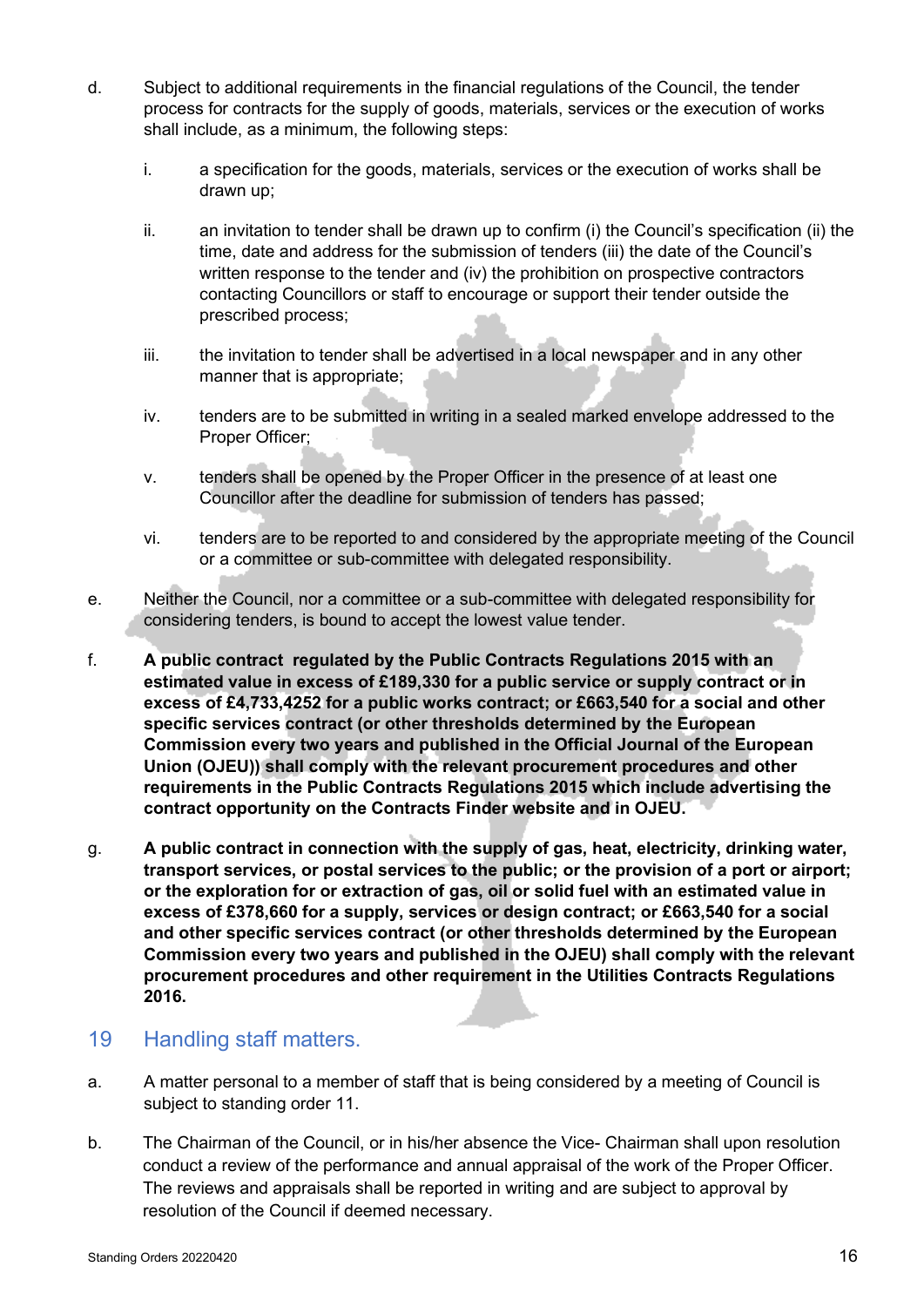- c. Subject to the Council's policy regarding the handling of grievance or matters, the Council's RFO shall contact the Chairman or in her/his absence, the vice-Chairman of the Council in respect of an informal or formal grievance, and this matter shall be reported back and progressed by resolution of Council and undertaken in line with the Council's Policy.
- d. Subject to the Council's policy regarding the handling of grievance matters, if an informal or formal grievance is raised by a Councillor or member of the Public that relates to the RFO or a Councillor having been directed to the RFO or another Councillor or outside authority, Council shall meet to determine what action to take or not in line with their policy for such matters. In any event, any matter shall be communicated to another member of Council, which shall be reported back and progressed by resolution of the full Council subject to 11a/b.
- e. Any persons responsible for all or part of the management of staff shall treat as confidential the written records of all meetings relating to their performance, capabilities, grievance or disciplinary matters.
- f. In accordance with standing order 11(a),persons with line management responsibilities shall have access to staff records referred to in standing orders 19(e).

# 20. Responsibilities to provide information.

*See also standing order 21.*

- a. **In accordance with the freedom of information legislation, the Council shall publish information in accordance with its publication scheme and respond to requests for information held by the Council.**
- b. **The Council shall publish information in accordance with the requirements of the Local Government (Transparency Requirements) (England) Regulations 2015**

#### 21 Responsibilities under data protection legislation

Below is not an exclusive list. See also standing order 11.

- a. The Council may appoint a Data Protection Officer.
- b. **The Council shall have policies and procedures in place to respond to an individual exercising statutory rights concerning his/her personal data.**
- c. **The Council shall have a written policy in place for responding to and managing a personal data breach.**
- d. **The Council shall keep a record of all personal data breaches comprising the facts relating to the personal data breach, its effects and the remedial action taken.**
- e. **The Council shall ensure that information communicated in its privacy notice(s) is in an easily accessible and available form and kept up to date**
- f. **The Council shall maintain a written record of its processing activities.**